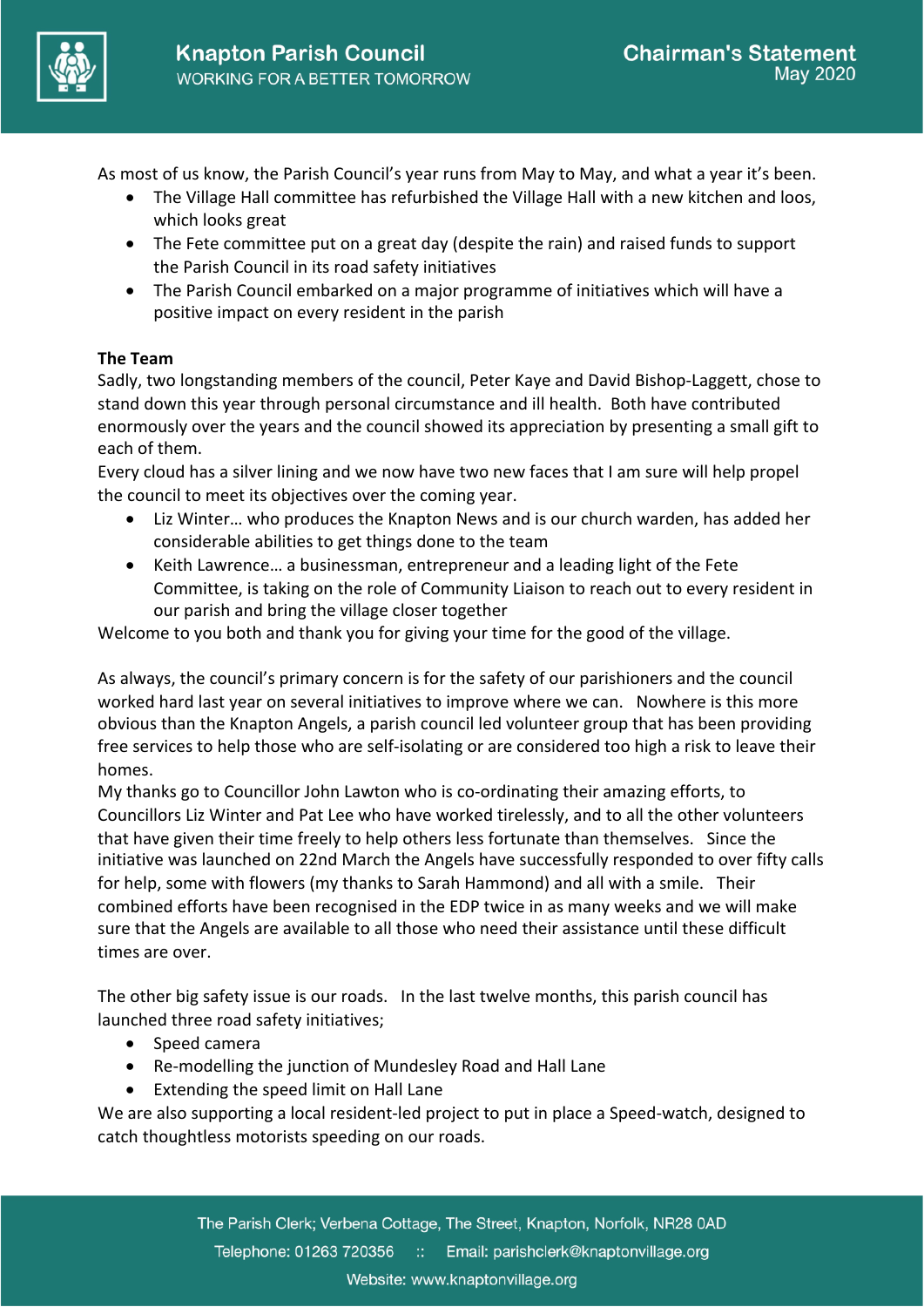It's my pleasure to say that all these projects are well under way, have been approved by Highways and the Police and have all the necessary funding in place. The camera should have been online in June, Speed-watch later in the Summer and the junction and speed limit extension completed by next Easter. Clearly the Coronavirus has had a say in the timings, but we will get them completed as soon as we can.

These projects have enabled the council to build stronger ties with the Local Police, Highways and the District Council which bodes well for future plans. Even our new MP has agreed to open our "Knapton Together" event.

### **Victory Housing development**

Both Pat and I have liaised with Victory Housing on a weekly basis as the development has risen up from the ground, ensuring the safety of road users, non-obstructive traffic deliveries and minimising the impact on School Close. We also influenced the developers to maintain the character of the village and Victory Housing have kindly agreed to contribute to the cost of the re-modelling of the Hall Lane junction.

We also negotiated and secured a new lockable Village Short Stay Car Park for visitors to the village and users of the Village Hall.

We asked all villagers to offer suggestions for the name of the new road and got a great response from you all, thank you. We chose "Wilds Way", as suggested by Wayne and Julie Myhill in respect to John Henry Wild (known to everyone as Henry). He served on Knapton Parish Council for 57 years, was born, raised and died in the same cottage next to the Village Hall overlooking the development site and made huge contributions of effort to the village. A great choice.

### **Communications**

I am passionate about bringing the village together and this year we took several steps to improve how we share and communicate.

- Firstly, we created a new website that's designed to offer far more information on a wider range of topics and brings together the Church, Village Hall committee and the Parish Council. The Comment Form is available everywhere on the site and is designed to encourage our parishioners to have their say on any aspect of what we do. We also changed the web address (don't worry, the old address automatically re-directs you to our new one) because we felt that www.knaptonvillage.org more accurately reflects that it's a website for the whole village and not just the Parish Council. With areas dedicated to the Village Hall and the Church, we believe that there is something for everyone and if you do choose to look at it we would welcome your thoughts
- Secondly, we introduced a Knapton Village email system for members of all the village groups to use, which allows the whole team to communicate on a daily basis and not just meet once a month. This enables a more co-ordinated approach and a more timely response to issues which has been perfect for the Angels
- Thirdly, we created Facebook and Twitter accounts to reach out to those who use these social media
- Lastly, we have increased our on-line presence on the local NextDoor website to highlight events

The Parish Clerk; Verbena Cottage, The Street, Knapton, Norfolk, NR28 0AD Telephone: 01263 720356 :: Email: parishclerk@knaptonvillage.org Website: www.knaptonvillage.org